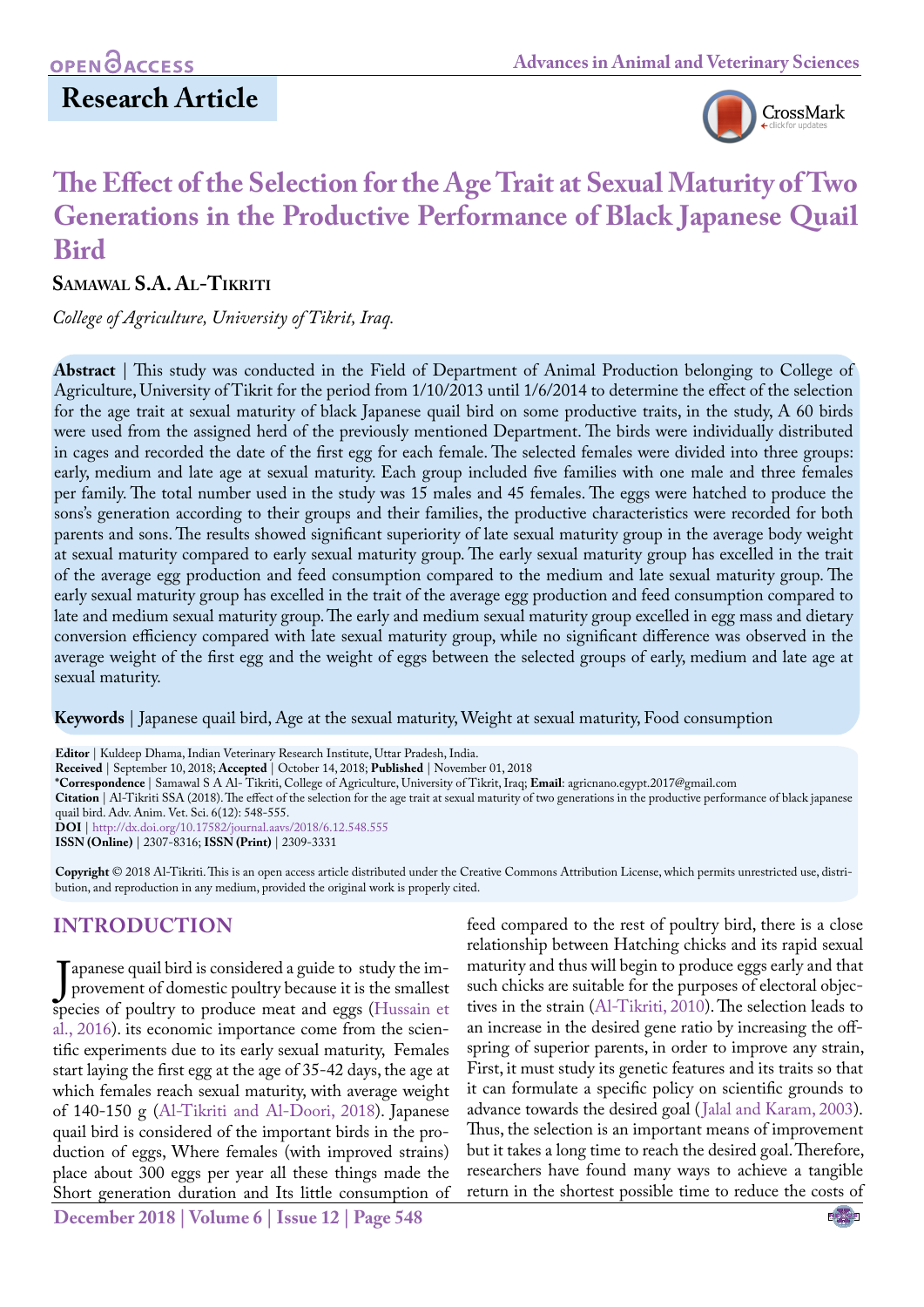breeding and management and such methods are early age selection [\(Saber, 2018](#page-6-4)).

### **MATERIALS AND METHODS**

This study was conducted in poultry field, Department of animal production belonging to College of Agriculture, University of Tikrit for the period from 1/10/2013 until 1/6/2014. The study aimed to determine the age at the sexual maturity of Japanese quail bird and the responsiveness of its production traits, which helps the breeder to early selection of birds depending on the age traits at sexual maturity. In this study, A 60 birds of Japanese quail bird with one-day age were used which were obtained from the herd belonging to Department of Animal Production, College of Agriculture, University of Tikrit. The birds were fed on a ration with a crude protein level of (22.84%), Dietary energy of (2998 kCal / kg feed) from one day to the age of 30 days, after that fed on ration with the level of crude protein (19.56%) and Dietary energy of (2753 kCal / kg feed) until the end of the experiment. It was transferred to a hall dedicated to the breeding of Japanese quail bird, where containing three-storey cages (homemade) and divided to rooms with dimensions 40 x 40 x 40 cm, Females were randomly distributed in each room, the production age of the first egg and body weight was recorded together for each female, after the completion of the females maturity at the age of 49 days, it was distributed to three groups are early sexual maturity, medium sexual maturity, late sexual maturity. A 45 females were selected and distributed to cages. Each treatment consisted of five families with one male and three females per family (15 males and 45 females). The eggs were collected from each family, the eggs were hatched in the hatchery. The sons were numbered after being hatched according to their parents and their early, medium and late age groups at sexual maturity, and the same traits were measured that conducted for parents.

#### **STUDIED TRAITS**

**Sexual maturity (day):** The placing of the first egg by the female was considered as guide on her arrival to the age of sexual maturity of both the parents' and sons's generation, according to [\(North and Bell, 1990](#page-6-5)).

**Body weight at sexual maturity (g):** Females were weighed individually when laying the first egg (age at sexual maturity) for both parents and sons in a sensitive balance type Citizen Model Fr - H1200 and 0.01 g accuracy (two digit after point).

**Weight of the first egg (g):** The weight of the first egg placed by each female for the generation of parents and sons using a sensitive balance type citizen model Fr - H1200 and 0.01 g (two digit after point).

**Egg weight (g):** The weight of eggs per day for each generation of parents and sons was calculated by the weight of eggs produced during the duration of the experiment divided by the number of eggs produced and according to the equation.

**Average weight of eggs =<br>Total egg weight product during the first 45 days of production** The number of eggs produced during the first 45 days of production

**Egg Production (%):** The eggs were collected once at 9 am every day for the duration of the experiment (45 days of laying the first egg) for each generation of parents and sons, The daily production of each family was recorded for that day (Hen day egg production) and the egg production rate was calculated on the basis of H.D% according to the equation [\(Al-Fayadh and Naji, 1989\)](#page-5-0).

**Egg Mass (Gram / Bird):** The produced egg mass for each generation of parents and sons was calculated using the following equation:

Produced Egg mass = number of produced eggs during a given period of time × egg weight (gm) [\(Al-Fayadh and Naji, 1989](#page-5-0)).

**Feed consumption and dietary conversion efficiency:** The amount of feed consumed for each generation of parents and sons was calculated by the weight of feed remaining at the end of each week and subtract it from the feed provided at the beginning of the week to extract the average consumption of feed per day (g / bird / day) and calculated the efficiency of dietary conversion required to produce one gram of Eggs according to the following equation [\(Al-Zubaidi, 1986\)](#page-6-6):

**Dietary conversion efficiency (g feed / g egg) =** 

Average produced egg mass (g / day)

#### **STATISTICAL ANALYSIS**

The data were analyzed using complete randomized design (CRD) to study the effect of treatments in the studied traits. A significant differences between the averages were compared using the Duncan Multidisciplinary Test [\(Duncan, 1955](#page-6-7)). Statistical program SAS (2001) was used in statistical analysis.

### **RESULTS AND DISCUSSION**

#### **Age at Sexual Maturity (Day)**

<span id="page-1-0"></span>[Table \(1\)](#page-1-0) shows significant differences (p≤0.05) in the traits of the average age at sexual maturity between the three groups (early, medium, late) and selected for the age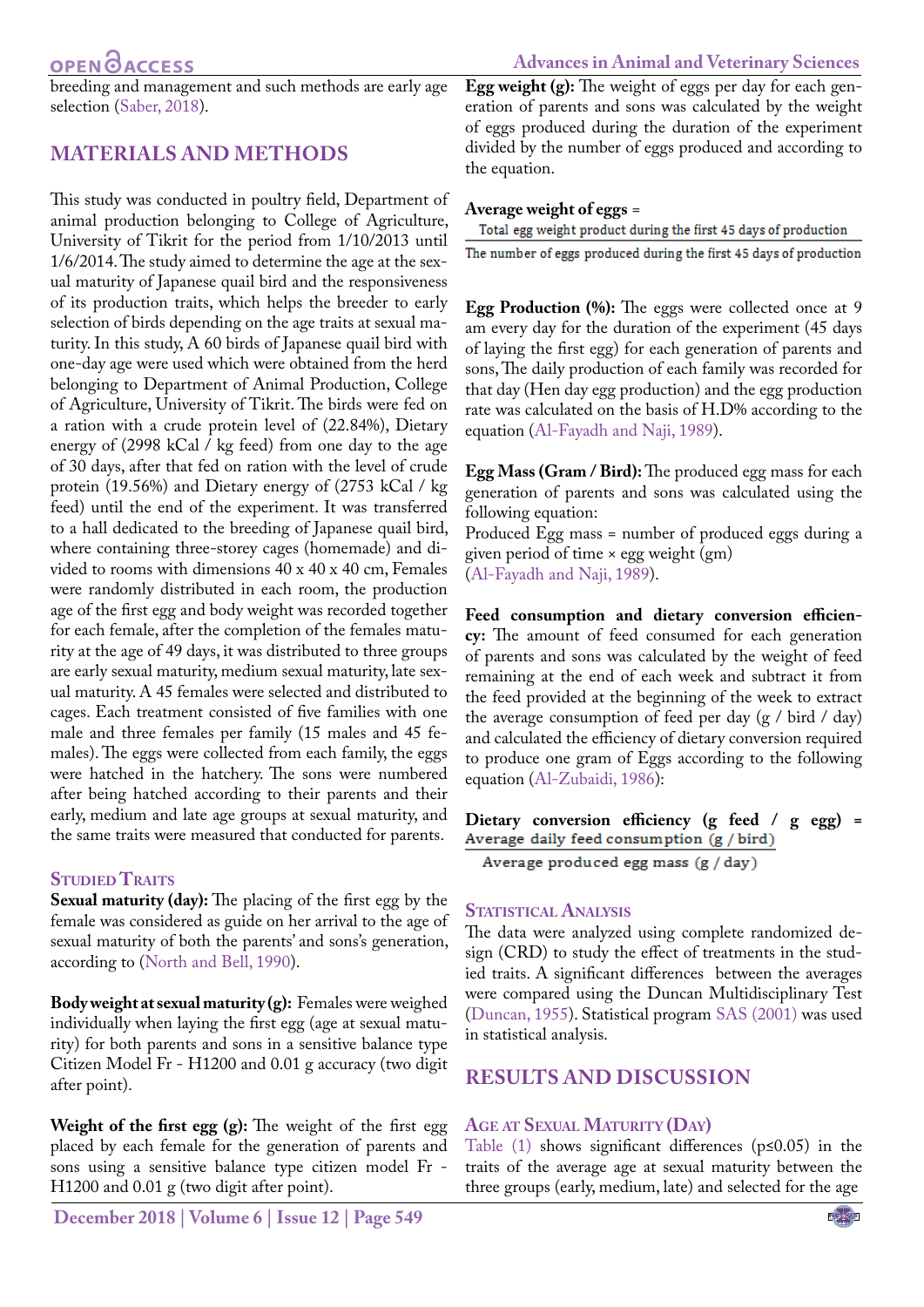**Table 1:** Effect of the selection on the average age at sexual maturity (day) on body weight at sexual maturity (g), weight of the first egg (g) and weight of eggs (g) {averages ± standard error}

| <b>Traits</b>                                          | Generation  | <b>Treatments</b>   |                     |                     |  |
|--------------------------------------------------------|-------------|---------------------|---------------------|---------------------|--|
|                                                        |             | Early               | <b>Medium</b>       | Late                |  |
| The average age at sexual maturity (day)               | Parents     | $40.00 \pm 0.44c$   | $44.00 \pm 0.44$    | $48.00 \pm 0.44a$   |  |
|                                                        | Sons        | $38.80 \pm 0.37c$   | $42.80 \pm 0.37$    | $46.80 \pm 0.37a$   |  |
|                                                        | Average     | $39.40 \pm 0.33C$   | $43.40 \pm 0.33B$   | $47.40 \pm 0.33$ A  |  |
| The average weight of body at sexual<br>maturity $(g)$ | Parents     | $188.50 \pm 2.71$ c | $200.90 \pm 1.96$ b | $208.50 \pm 1.52$ a |  |
|                                                        | Sons        | $193.55 \pm 2.93$ c | $204.57 \pm 2.47$ b | $213.62 \pm 1.61$ a |  |
|                                                        | Average     | $191.02 \pm 2.06$ C | $202.74 \pm 1.60$ B | $211.06 \pm 1.34$ A |  |
| The average weight of first egg $(g)$                  | Parents     | $8.06 \pm 0.30$ a   | $8.02 \pm 0.31$ a   | $8.02 \pm 0.36$ a   |  |
|                                                        | <b>Sons</b> | $8.44 \pm 0.20$ a   | $8.69 \pm 0.20 a$   | $8.04 \pm 0.25$ a   |  |
|                                                        | Average     | $8.25 \pm 0.18$ A   | $8.36 \pm 0.20$ A   | $8.03 \pm 0.21$ A   |  |
| The average weight of egg $(g)$                        | Parents     | $11.24 \pm 0.20a$   | $11.28 \pm 0.19a$   | $11.42 \pm 0.18a$   |  |
|                                                        | Sons        | $11.38 \pm 0.12a$   | $11.65 \pm 0.13a$   | $11.51 \pm 0.13a$   |  |
|                                                        | Average     | $11.31 \pm 0.10A$   | $11.47 \pm 0.12$ A  | $11.46 \pm 0.11A$   |  |

\* The different large letters within the same row indicate significant differences (p≤ 0.05) between averages

\* The different small letters within the same column indicate significant differences (p≤ 0.05) between groups

at sexual maturity. The average values of the two generations for each group were (39.40, 43.40, 47.40 days), respectively. The average age at sexual maturity in the early age groups of parents and sons amounted (40.00, 38.80 days), respectively. Their values in medium groups have amounted of (44.00, 42.80 days), respectively, while the average age at sexual maturity was (48.00,46.80 days) respectively. The results indicated that the selection reduced the age of sexual maturity of the Japanese quail bird in the three groups. [Al-Shaheen \(2006\),](#page-5-1) [Taha \(2009\)](#page-7-0), [Abo-Sa](#page-5-2)[maha et al. \(2010\),](#page-5-2) [Tikriti \(2010\)](#page-6-2) and [Qaisi et al. \(2016\)](#page-6-8) reported that the average age at sexual maturity has decreased after generation after generation compared to the base generation in their study on the Japanese quail bird. We conclude from the low age of sexual maturity in the generation of sons compared to the generation of parents that there is a sign and indication of increased egg production because of the negative relationship between the production of eggs and age at sexual maturity.

#### **Body Weight at Sexual Maturity**

Table  $(1)$  shows significant differences ( $p \le 0.05$ ) in the average of two generations for trait of the body weight at sexual maturity between the three groups selected for age trait at early, medium and late sexual maturity, the average weight of body at sexual maturity amounted of (191.02, 202.74, 211.06), respectively. The results show that the late group is excelled on the medium and early group, the medium group is also excelled on the early group. This is due to the fact that the late group of the age of sexual maturity gave it the greatest time for feed conversion to growth rather than egg production as in the early age group at sexual maturity and thus increased body weight in the late age group at sexual maturity. The reduce of body weights

**December 2018 | Volume 6 | Issue 12 | Page 550**

in the early groups are also indicative of the increase in the number of eggs. Also, there is a negative correlation between body weight at sexual maturity and egg production (Tikriti, 2010).These results agree with ([Kosba et al., 2002](#page-6-9); Camci et al., 2002; [Reddish et al., 2003](#page-6-10); [Bahi El-Deen et](#page-6-11)  [al., 2008;](#page-6-11) [Al-Qaisi., 2014\)](#page-6-12) in their study on Japanese quail bird, found the late groups for trait of average body weight at sexual maturity were excelled on the medium and early groups. The results also showed an improvement in the average body weight at the sexual maturity of the child generation compared to the parents' generation for both early, medium and late groups, their average values for the parents' generation were amounted of (188.50, 200.90, 208.50 g), respectively. While it increased in the sons generation, their weights reached (193.55, 204.57, 213.62 g), respectively. The reason for the increase in body weight at the sexual maturity in the herd of sons for the three groups to the act of selection, as it worked on the homogeneity of the herd as well as work to get rid of unwanted genes, especially disease, as we know that the nutritional and administrative conditions are fixed in the two generations [\(Al-rawi,](#page-6-13)  [2006\)](#page-6-13) it is noted that the base generation was excelled on the first generation for trait of the average body weight at sexual maturity and its values were (147.59, 140.50 g), respectively. It also agreed with [\(Al-Takriti et al., 2011](#page-6-14)) that the average body weight at sexual maturity was (187.54 g) in the first generation, or (192.69 g) in the second generation of Japanese quail bird. The results did not agree with [\(Al-Shaheen, 2006\)](#page-5-1) in her study of Japanese quail bird, It also did not agree with [\(Shalan et al., 2012\)](#page-7-1) in his study of the Japanese quail bird. The first generation of the average body weight at sexual maturity was (195.70, 192.23 g), respectively.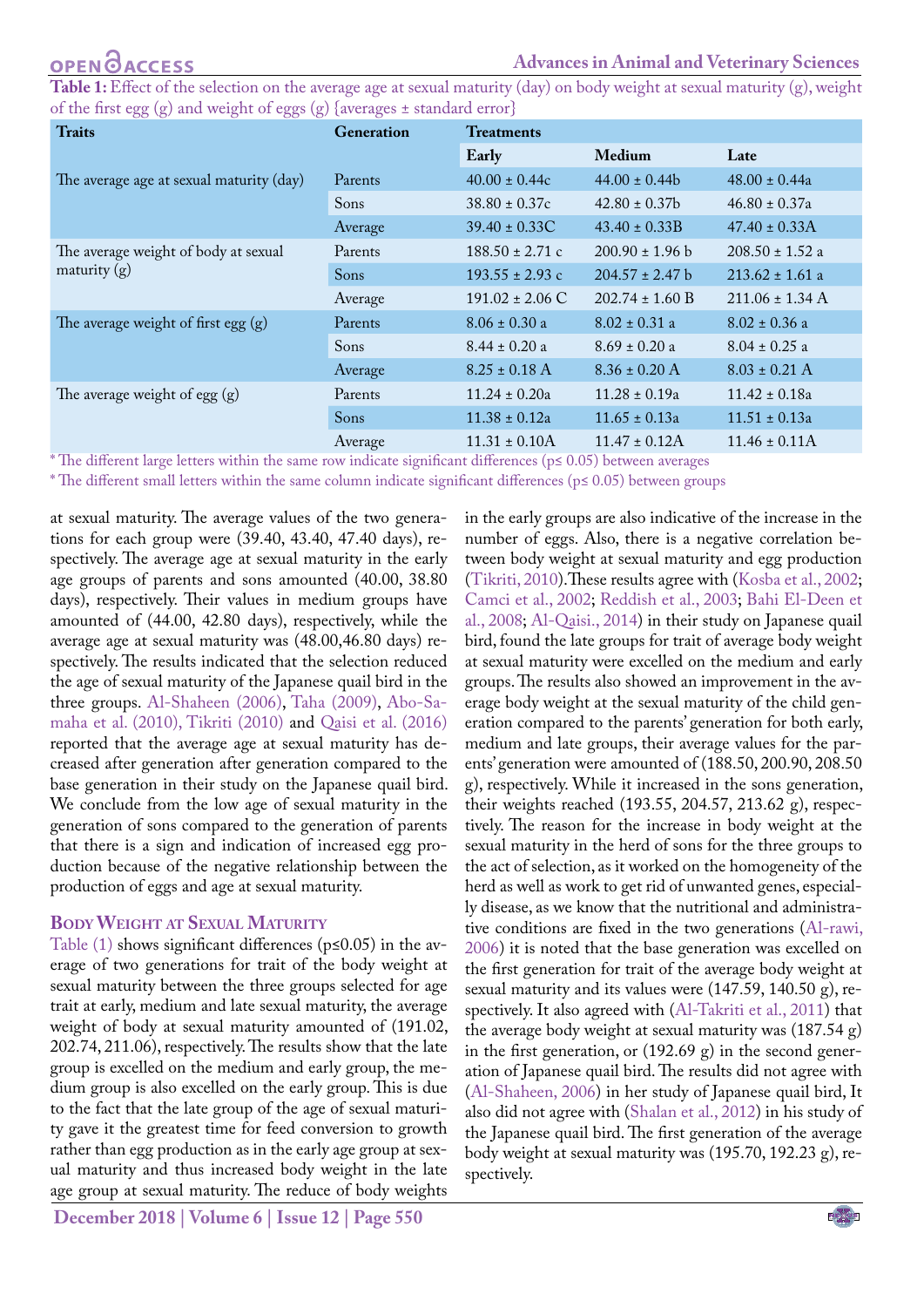### **OPEN**OACCESS

#### **The Weight of First Egg**

[Table \(1\)](#page-1-0) shows no significant differences in the average weight of the first egg for both the early and medium and the late groups age at sexual maturity. Their average values for two generations were (8.25, 8.36, 8.03 g), respectively. This results agree with ([Al-Rahawi, 2010](#page-6-15)), The weight of the first egg in the control treatment was (8.85 g) during the study of Japanese quail bird. The results agree with [\(Al-Qaisi., 2014\)](#page-6-12) in their study on Japanese quail bird, they did not notice any significant differences between the three groups of (early, medium and late), which their average values were (7.88, 8.42, 8.94 g), respectively. It also turned out that there was an arithmetic improvement in the sons generation compared to the parents' generation, The average weight of the first egg was in the early groups of both parents and sons generations (8.06, 8.44 g) respectively, in medium groups (8.02, 8.69), respectively, and in the later groups (8.02, 8.04) respectively. This may be due to the fact that the higher body weight affects the weight of the egg higher than the effect on the number of eggs produced so We conclude from the high average weight of the first egg in the three groups and in the generation of sons to increase body weights at sexual maturity and also due to the existence of a correlation coefficient of positive Genetic and phenotypic between the two traits of body weight at sexual maturity and the weight of the first egg [\(Al-rawi, 2001](#page-6-16)).

#### **Egg Weight**

[Table \(1\)](#page-1-0) shows no significant differences in the average weight of egg for both early, medium and late age groups at sexual maturity, which had an average value for two generations of (11.31, 11.47, 11.46 g).The early age birds at sexual maturity characterized by high efficiency metabolism at the cellular level, It is also characterized by the effectiveness of high physiological access to a high dietary conversion coefficient as a result of the evolution of the digestive system to help provide the body highly effective nutrients necessary for growth and development, this integrated system made individuals early age give the weight of eggs is close to those of late maturation despite being more productive for eggs and less in body weight. These results were consistent with (Camci et al., 2002; [Bahi El-](#page-6-11)[Deen et al., 2008](#page-6-11); [Al-Qaisi et al., 2016\)](#page-6-8) in their study on Japanese quail birds. They did not find any significant differences in average weight of egg between early and medium groups for age trait at sexual maturity. The results did not agree with [\(El-Dlebshany, 2008](#page-6-17)) in the study of the laying hens (Alexandrian strain), selected for the age trait at sexual maturity. There was a significant superiority of the late groups on the medium and early groups in the average weight of eggs and reached (37.9, 35.3, 33.0 g), respectively during 90 Days of production. The results did not agree with [\(Bahi El-Deen et al., 2009](#page-6-11)) noting the su-

### **Advances in Animal and Veterinary Sciences**

periority of early, medium and selected groups of age trait at sexual maturity in the average weight of eggs on the late group in their study on Japanese quail bird**.** The same table shows no significant differences in the average weight of eggs between the sons generation and the parents' generation. The average weight of eggs in the parents' generation for the early, middle and late groups of (11.24, 11.28, 11.42 g), respectively, Either in the generation of sons, an average weight of eggs reached (11.65, 11.51 g) respectively. These results were consistent with ([Al-Tikriti, 2010](#page-6-2)). The average weight of eggs in the fourth generation was higher than that of the first generation in their study of the brown Japanese quail bird which reached (11.54, 10.66 g), respectively. This results also agree with ([Latif, 2011](#page-6-18)) in his study on Japanese quail bird, noting that there were no significant differences in the average weight of eggs between the second generation and the first generation (11.42, 11.36 g), respectively. The results were not consistent with ([Okenyi](#page-6-19)  [et al., 2013\)](#page-6-19), noting that there were significant differences in the average weight of eggs. The first generation was more than the first generation and the second was (11.41, 10.84, 9.33 g), respectively.

#### **EGG PRODUCTION**

The results of the statistical analysis from Table (2) also showed significant differences (p≤0.05) in the percentage of egg production (HD%) within 45 days for the early, medium and late groups. The early group has excelled on both medium and late groups for age trait at sexual maturity, while medium group has excelled on the late group. This is due to an association between the average egg production and the age at sexual maturity. The higher the age of sexual maturity, the higher the egg production ([Al-Tikriti,](#page-6-2)  [2010](#page-6-2)). Also the reason is that there is an inverse relationship between body weight and egg production. Birds with low body weight produces more numbers of egg compared with high body weight birds. The results agree with (Camci et al., 2002) observed that the early totality of the average egg production was higher than the medium, late, and selected age groups at sexual maturity in his study on Japanese quail bird. The results also agreed with [\(Bahi El-Deen](#page-6-11)  [et al., 2008\)](#page-6-11) observed that the early group was superior to the middle and late age group at sexual maturity. The average egg production for the Japanese quail bird was within 45 days of the onset of sexual maturity (93.32, 83.40 and 72.16%), respectively. These results also agree with the results of [\(Shalan et al., 2012,](#page-7-1) [Sadeghi et al., 2013\)](#page-6-20) showed in their study on Japanese quail bird that the selection of age trait at early sexual maturity led to an increase in the average of egg production during the study period. The results also agree with ([Al-Qaisi et al., 2016\)](#page-6-8), which found that the early group has excelled on the medium and late age group at sexual maturity. The average of egg production of Japanese quail bird during 70 days of the onset of sexual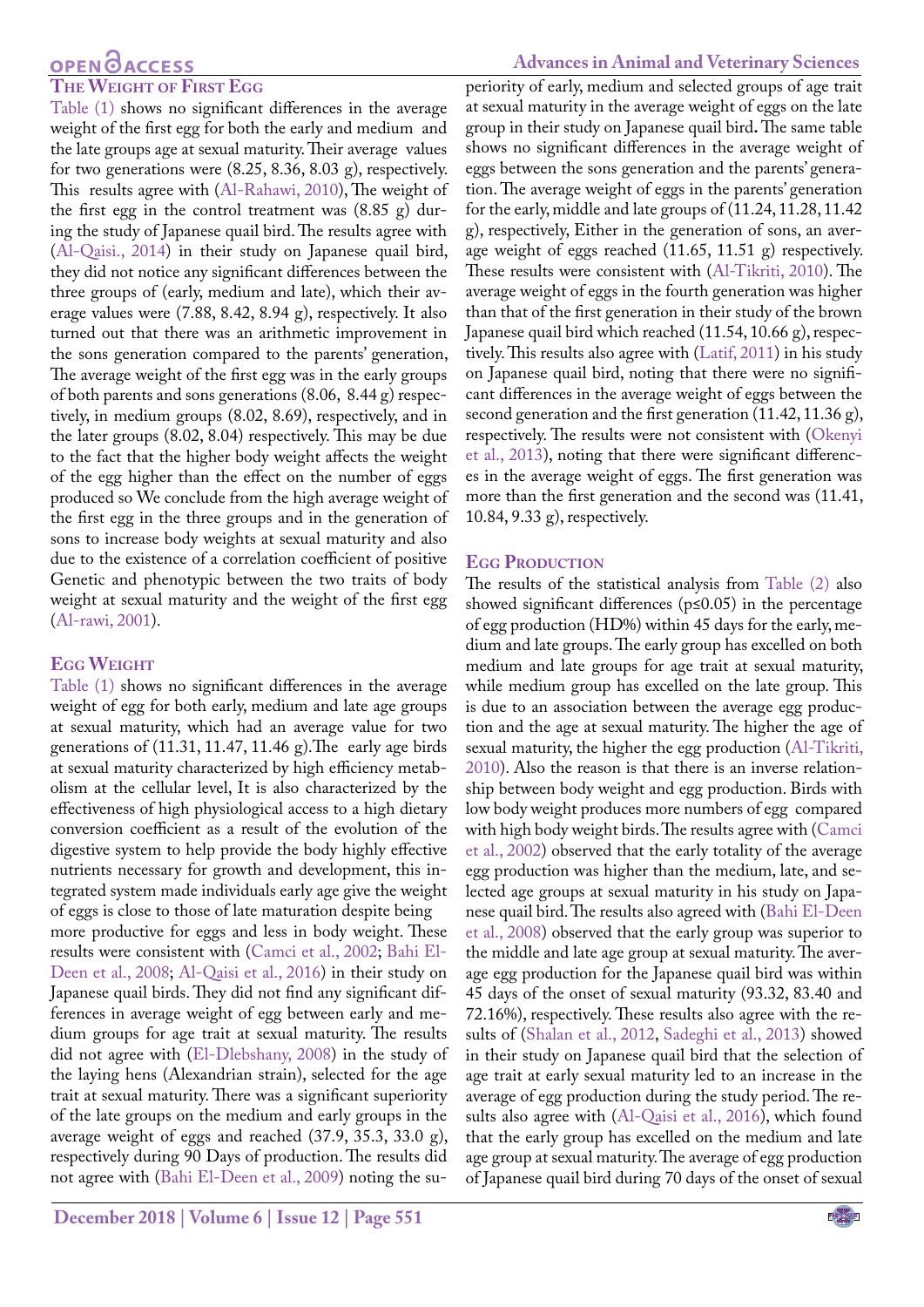<span id="page-4-0"></span>Table 2: Effect of the selection on the average age at sexual maturity (day) on egg production (g), egg mass (g / bird / day), feed consumption (g / day / bird) and dietary conversion efficiency (g feed / g egg) {averages ± standard error}

| <b>Traits</b>                                            | Generation | <b>Treatments</b>  |                    |                   |
|----------------------------------------------------------|------------|--------------------|--------------------|-------------------|
|                                                          |            | Early              | Medium             | Late              |
| The average of egg production $(g)$                      | Parents    | $89.33 \pm 0.29a$  | $85.92 \pm 0.52b$  | $76.73 \pm 0.79c$ |
|                                                          | Sons       | $91.40 \pm 0.37a$  | $86.51 \pm 0.79$   | $81.62 \pm 1.08c$ |
|                                                          | Average    | $90.36 \pm 0.41$ A | $86.21 \pm 0.45B$  | $79.18 \pm 1.03C$ |
| egg mass $(g / \text{bird} / \text{day})$                | Parents    | $10.04 \pm 0.19a$  | $9.70 \pm 0.22a$   | $8.76 \pm 0.21b$  |
|                                                          | Sons       | $10.13 \pm 0.10a$  | $10.08 \pm 0.17a$  | $9.41 \pm 0.23b$  |
|                                                          | Average    | $10.09 \pm 0.10A$  | $9.89 \pm 0.14$ A  | $9.08 \pm 0.18B$  |
| The average of feed consumption $(g / day / bird)$       | Parents    | $28.83 \pm 0.24a$  | $27.95 \pm 0.13ab$ | $27.83 \pm 0.45$  |
|                                                          | Sons       | $28.09 \pm 0.08a$  | $27.67 \pm 0.24a$  | $27.74 \pm 0.22a$ |
|                                                          | Average    | $28.46 \pm 0.17A$  | $27.81 \pm 0.14B$  | $27.78 \pm 0.23B$ |
| The average of dietary conversion efficiency (g feed / g | Parents    | $2.87 \pm 0.06b$   | $2.89 \pm 0.06$    | $3.18 \pm 0.12a$  |
| $\rm (egg)$                                              | Sons       | $2.77 \pm 0.02b$   | $2.74 \pm 0.06ab$  | $2.95 \pm 0.07a$  |
|                                                          | Average    | $2.82 \pm 0.03b$   | $2.81 \pm 0.05$    | $3.07 \pm 0.07$ A |

\* The different large letters within the same row indicate significant differences (p≤ 0.05) between averages

\* The different small letters within the same column indicate significant differences (p≤ 0.05) between groups

maturity amounted (92.57, 85.47, 79.85%), respectively. The results showed that there was no significant difference, but there was a significant improvement in the sons generation compared to the parents' generation in the egg production trait which amounted to (89.33, 91.40 and 85.92, 86.51 and 76.73, 81.62 %), respectively for three groups(early, medium and late). The results agree with ([Al-](#page-5-1)[Douri, 2010\)](#page-5-1), There were no significant differences in egg production between the maternal and child generations, which reached (79.80 and 79.07%), respectively, within 70 days of laying the first egg in their study on Japanese quail bird. The results differed with those obtained by [Latif](#page-6-18) [\(2011\),](#page-6-18) There were no significant differences in the average of egg production between the first generation and the second generation of the period from 42 to 70 days in their study on brown Japanese quail bird. It also differed with ([Lehmood and Hadi, 2013\)](#page-6-21) in The results of their study on Japanese quail bird showed that the average of egg production was 70.86%. The results did not agree with ([Al-Tikriti, 2010\)](#page-6-2) in his study on Japanese quail bird, where the fourth generation excelled on the first generation for the average egg production trait which amounted (79.54, 72.21%), respectively during the first 100 days of laying the first egg.

### **Egg Mass**

[Table \(2\)](#page-4-0) shows that there were significant differences (p≤0.05) in the trait of produced egg mass during the first 45 days of production. The early and medium groups excelled on the late groups. The egg mass for two generations (10.09, 9.89, 9.08 g / bird/ Day), respectively. The increase in egg mass in the early and medium group is due to increased egg production. This is also due to a negative Genetic and phenotypic correlation with high significant

 $(p \le 0.01)$  between two traits of the average age at sexual maturity and egg mass.The early selection of age trait at sexual maturity leads to an increase in the average egg mass of selected lines. These results agree with [\(Abou El-Ghar](#page-5-3)  [et al., 2007;](#page-5-3) [Bahi El-Deen et al., 2008](#page-6-11)) in their study on Japanese quail bird. The results also agree with [\(El-Dleb](#page-6-17)[shany, 2008](#page-6-17)) in their study on the laying hens (Alexandrian strain) and selected for the age trait at sexual maturity, where there was a significant superiority of the early groups on the medium and late groups in the egg mass during the first 90 days of production. The results of the study also agreed with (Camci et al., 2002; [Bahi El-Deen et al., 2008](#page-6-11); [Al-Qaisi et al., 2016](#page-6-8)) on the effect of age trait at early, medium and late sexual maturity and late on the trait of the average eggs mass where the early age was the highest value in their study on the Japanese quail bird. The results also showed significant differences ( $p \le 0.05$ ) in the trait of egg mass between two generations study. The sons generation excelled on the parents' generation for the early, medium and late groups. It was observed that there was an increase in the average egg mass of the sons' generation for each of the three groups (early, intermediate and late) where Their values were (10.04, 10.13 and 9.70, 10.08 and 8.76, 9.41 g / bird / Day), respectively. Because the superiority obtained in the herd of sons resulting from the selection for age at sexual maturity for the trait of egg production with no significant differences in egg weight led to the superiority of the sons generation in the egg mass production, where it is known that the egg mass of is the sum of each of the eggs production and its weight, thus get this excellence for the sons generation. These results agree with the results of ([Al-Tikriti, 2010](#page-6-2)) noted that the fourth-generation superiority on the first generation for the trait of average egg mass where its value was (913.32, 769.68 grams / bird /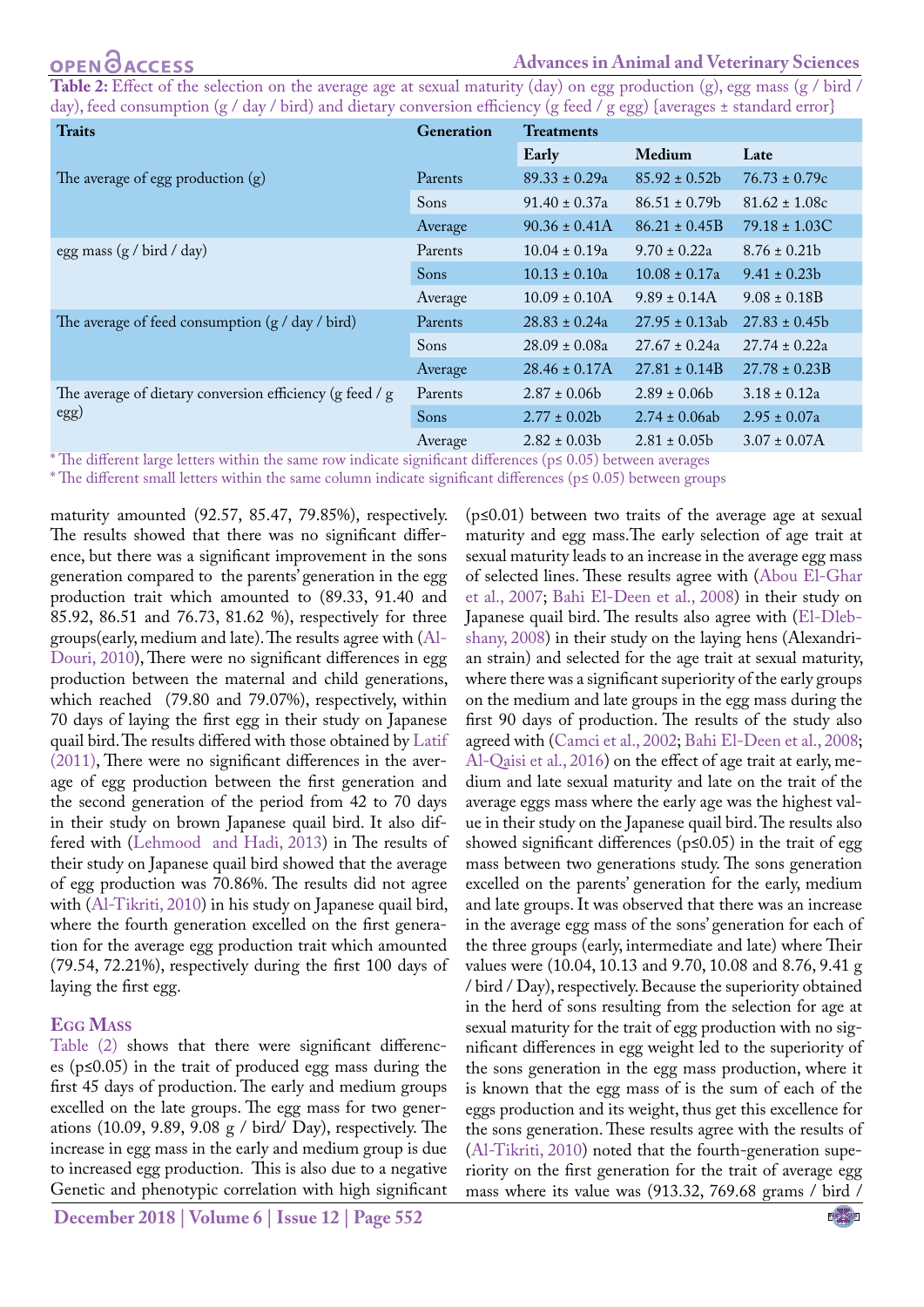### **OPEN**<sub>d</sub>

#### **Advances in Animal and Veterinary Sciences**

100 days), respectively in its study on brown Japanese quail bird during the first 100 days of production. The results also agreed with ([Al-Qaisi et al., 2016\)](#page-6-8) on the effect of age trait at early, medium and late sexual maturity for the trait of average egg mass in the second generation compared to the first generation in their study on Japanese quail bird.

#### **Feed Consumption**

Table  $(2)$  shows significant differences ( $p \le 0.05$ ) in average of daily feed consumption. The results showed significant superiority of the early groups compared to the medium and late groups, while no significant difference was found between the medium and late groups where the average feed consumption for the early amounted to (28.46, 27.81, 27.78 g / day / bird), respectively. The excelling of early groups in the daily feed consumption is due to the fact that The need of birds to meet the needs of the body of nutrients as a result of increase the averages of egg production, many researchers indicated to a positive relationship between the amount of feed consumption and he increase in the percentage of egg production ([Attieh, 2006\)](#page-6-22).The decrease in the amount of feed consumed in medium and late groups is due to the lower of the average egg production in these groups compared with the early groups ([Jassim,](#page-6-23) [2011\)](#page-6-23).These results agree with [\(Al-Asadi, 2005](#page-5-4); [Jassim](#page-6-24) [et al., 2006;](#page-6-24) [Al-Tikriti and Al-Jumaili, 2013](#page-6-25); [Al-Qaisi.,](#page-6-12) [2014\)](#page-6-12). As shown in the table, there were no significant differences between the parents 'and sons' s generation for the early, medium and late groups. The daily feed consumption (83.28, 09.28 and 27.95, 27.67 and 27.83 and 27.74 g / day / bird), respectively.

#### **Dietary Conversion Efficiency**

Table  $(2)$  shows significant differences ( $p \le 0.05$ ) in the average dietary conversion efficiency. The results indicated that the early and medium age groups where indicated to improve in sexual maturity compared with the late groups in the trait of the average dietary conversion efficiency (g feed / g egg) which their average values of the two generations were (2.82, 2.81, 3.07 g feed / g egg), respectively. The early and medium groups were better in dietary conversion efficiency, This is due to the fact that females have begun to produce eggs and increase the weight of eggs rather than the increase in weight of meat production, which is reflected in the utilization of feed and conversion it into egg production ([Hassan and Abdul Sattar, 2017\)](#page-6-26). The results agree with the results of [\(Bahi El-Deen et al., 2008](#page-6-11)) in his study of age at sexual maturity on Japanese quail bird. It found that the average of dietary conversion efficiency in the early, medium and late groups within 45 days of age at sexual maturity (2.47, 2.86, 3.09 g feed / g eggs), respectively.The results also agreed with [\(Al-Qaisi et al.,](#page-6-12) [2014\)](#page-6-12) in their study of age at sexual maturity on Japanese quail bird. The average of dietary conversion efficiency of the early, medium and late groups was found within 70

**December 2018 | Volume 6 | Issue 12 | Page 553**

days of age at sexual maturity (2.95, 3.10, 3.26 g feed / g egg), respectively. The results of the table showed that there was no significant difference in the average of dietary conversion efficiency between parents and sons in the three groups (early, medium and late). However, a better improvement was observed in the average of dietary conversion efficiency in the sons's generation than in the three groups, which were (2.87, 2.77 and 2.89, 2.74 and 3.18, 2.95 g feed / g eggs) in the early, medium and late groups of both parents and sons generation, respectively. This improvement in the average of dietary conversion efficiency of the sons generation is due to the increase in the percentage of egg production, meaning take advantage of the feed and turn it into egg production ([Rezvannejad, 2013](#page-6-27)). This is also due to the presence of a negative Genetic and phenotypic correlation with high significant between the average of dietary conversion efficiency and average of egg production, so the better the dietary conversion efficiency, the higher eggs production ([Jassim, 2011](#page-6-23)).

### **Acknowledgements**

I would like to thank The College of Agriculture, University of Tikrit for giving me this opportunity to express my science.

### **Conflict of interest**

This research is a personal non-profit work and there is no conflict of interest.

### **Authors contribution**

Samawal S.A. Al-Tikriti is responsible for animal, work and samples collection, responsible for data analysis, writing correction and proof reading.

### **REFERENCES**

- <span id="page-5-2"></span>• Abo-Samaha MI, MM Sharaf, Sh A Hemeda (2010). Phenotypic and genetic estimates of some productive and reproductive traits in japanese quails. Egypt. Poult. Sci.  $30.(3): 875 - 892$ .
- <span id="page-5-3"></span>• Abou El-Ghar R Sh, Hedaia, M Shalan, Hanan HG (2007). Matrouh as a common parent in crossing with some local strains of chickens. Egypt. Poult. Sci. Vol 27 III: 805-815.
- <span id="page-5-4"></span>• Al-Asadi, Majid Hassan Abdul Redha (2005). Effect of Genetics and Sex in Production Characteristics, Some Blood traits and Chemical Composition of carcasses and eggs of quail - Master Thesis - College of Agriculture - Basrah University.
- <span id="page-5-1"></span>• Al-Duri, Omar IA (2010). The effect of body weight and its impact on some productive and physiological parameters in Japanese quail. Master Thesis - college of Agriculture - University of Tikrit.
- <span id="page-5-0"></span>• AL-Fayadh HA, SA Naji (1989). Poultry Product Technology. 1st Edn. Baghdad. Iraq.

NE**X**US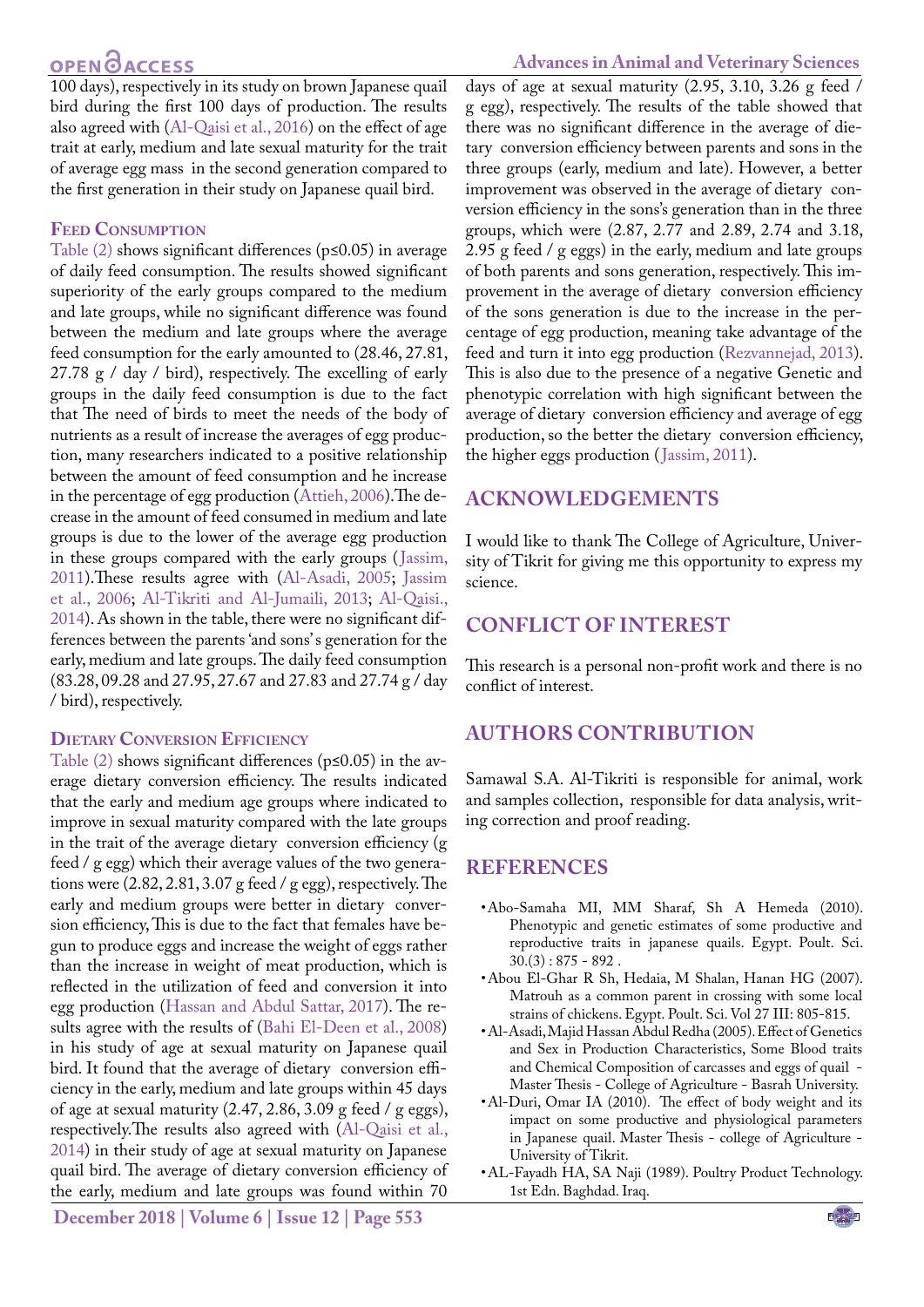#### **Advances in Animal and Veterinary Sciences**

### **OPEN**OACCESS

- • Al-Shaheen SAM (2006). Selection for body weight, growth rate and feed conversion ratio in quail . Ph.D. Thesis, Fac . Agric. Basra University.
- <span id="page-6-2"></span>• Al-Tikriti, Samawal S (2010).Constructing some of selection indices for coturnix coturnix Japaonica productive performance and physiological characters. PhD thesis. College of Agriculture, University of Tikrit.
- <span id="page-6-14"></span>• Al-Tikriti, Samawal S, Ismail Hl, Bashir Taha Omar Al-Tikriti (2011). The effect of the election in opposite directions on the weight of the body at different ages on brown Japanese quail bird. The Fifth Scientific Conference of College of Agriculture - University of Tikrit for the period from 26 to 27 April, 48 - 51.
- <span id="page-6-25"></span>• Al-Tikriti, Samawal S, Al-Jumaili, Tariq K (2013). Comparison of some of the productive traits and the main cuts for the carcasses of two Japanese quail bird strain (brown and black). Zagazig J. Agric. Res. 40 (1): 97 – 101.
- <span id="page-6-1"></span>• Al-Tikriti, Samawal S, Al-Doori, Abdulhaq IJ (2018). Effect of using fungus ganoderma (*Ganoderma Lucidum )* powder at different level on some of hematological blood of Japanese quail .Tikrit J. Agric. Res. 18: 722–728 .
- <span id="page-6-16"></span>• Al-rawi, Abdul-Jabbar Abdul Kareem (2001). Estimation of the Genetic parameters of Some Economic traits of Local Chicken. Master Thesis, College of Agriculture, University of Baghdad.
- <span id="page-6-13"></span>• Al-rawi, Abdul-Jabbar Abdul Kareem (2006). Effect of the selection on body weight at sexual maturity and its relation to some economic traits in Iraqi brown chicken. J. Iraqi Poult. Sci. 1 (1): 120 - 128.
- <span id="page-6-15"></span>• Al-Rahawi, Ghadir Abdul Moneim Mohammed (2010). Effect of vitamin E and C on the physiological performance and some productive traits of quail. Master degree - College of Agriculture and Forestry - University of Mosul.
- <span id="page-6-6"></span>• Al-Zubaidi, Suhaib Saeed Alwan (1986). Poultry Management. University of Basra Press.
- <span id="page-6-12"></span>• Al-Qaisi, Haitham Ragab Menahi (2014). Effect of the selection for age at sexual maturity on a number of productive and qualitative traits to egg of quail birds. Master Thesis - College of Agriculture - University of Tikrit.
- <span id="page-6-8"></span>• Al-Qaisi, Haitham Rajab Menahi, Bashir Taha Omar al-Tikriti, Samawal S, A.Al-Tikriti (2016). The selection of age at sexual maturity and its relation to some of the productive traits in brown Japanese quail bird. Tikrit University J. Agric. Sci. 16 (2): 146 - 152.
- <span id="page-6-22"></span>• Attieh, Youssef M (2006). Comparison of two strains of Japanese quail (brown and white) in the productive and immunological indicators and the qualitative and chemical traits of eggs. Master Thesis - College of Agriculture - University of Baghdad.
- <span id="page-6-11"></span>• Bahie El-Deen M,WS El-Tahawy, YA Attia, MA Meky (2008). Inheritance of age at sexual maturity and its relationships with some production traits of Japanese quails . Egypt. Poult. Sci. 28 (4) : 1217 - 1232 .
- • Camci Ö, C Erensayin, S Aktan (2002). Relations between age at sexual maturity and some production characteristic inquails Arch. Geflügelk. 66(6) : 280 - 282.
- • Dlebshany Amira E, EM Amin, MA Kosba, MA El-Ngomy (2013) .Effect of crossing between two selected lines of Alexandria chickens on hatching and egg production traits. Egypt Poult. Sci. 37:999-1016.
- <span id="page-6-7"></span>• Duncan DB (1955). Multiple range and multiple F - test - Biometeics. 11: 1 - 42 .
- <span id="page-6-17"></span>• El-Dlebshany Amira E, EM.Amin, MA.Kosba, MA El-

**December 2018 | Volume 6 | Issue 12 | Page 554**

Ngomy (2013). Effect of crossing between two selected lines of Alexandria chickens on hatching and egg production traits. Egypt. Poult. Sci. 37:999-1016.

- <span id="page-6-0"></span>• Hussain J , M Akram, K Javed, HA Ahmad, A Mahmud, S Mehmood, S Ahmad, F Ahmad, AS Jatoi, Y Abbasand, F Hussnain (2016) .Quail breeder's production performance in response to selection for higher three weeks body weight .J. Anim. Plant Sci. 26(3):588-593 .
- <span id="page-6-26"></span>• Hassan, Khalid H, Ali Rafie Abdul S (2017). Studying the production performance of three strains of Japanese quail in meat production. Diyala J. Agric. Sci. 9 (1): 42-52.
- • Ismail, Ismail Habib (1997). Determination of Genetic and phenotypic parameters of some quantitative traits of Iraqi brown chicken. PhD thesis - College of Agriculture - University of Baghdad.
- <span id="page-6-3"></span>• Jalal S, Hassan K (2003). Animal Breeding, Dar Al-Anglo-Egyptian, 6th Edition.
- <span id="page-6-23"></span>• Jassim, Ahmed M (2011). Effect of the genetic group and the level of the diet protein in some of the productive traits of the Salvia. Master Thesis - College of Agriculture - University of Mosul.
- <span id="page-6-24"></span>• Jassim J, M Moussa, Riad K, Abdul R, Majid H (2006). Effect of genetics and genus in the productive traits of two lines of quail birds. Basra J. Agric. Sci. 19(1): 37 - 50.
- <span id="page-6-9"></span>• Kosba MA, M Bahie El -Deen, HM Shalan (2002). Selection by independent culling levels for some egg production traits in Japanese quail. J. Agric. Res. 80 (4) :1777 - 1788.
- <span id="page-6-18"></span>• Latef, E, Azeez E(2011). The Effect of crossbreed between Selected Salwa Lines Based on Body Weight in a Number of Production and hysiological Characteristics, Master Thesis, college of Agriculture, University of Tikrit, Iraq.
- <span id="page-6-21"></span>• Lehmood BAM, Mohamed MH (2013). Study of the effect of humic acid and rosemary in the production and economic traits of Japanese quail birds breeded in hot conditions. Al-Furat J. Agric. Sci. 5 (4): 64-75.
- <span id="page-6-5"></span>• North MO, DD Bell (1990). Commercial chicken production manual . 4rd ed. Avi - publishing company, Inc - West port.
- <span id="page-6-19"></span>• Okenyi N, Ndofor-Foleng HM, Ogbu CC, Agu CI (2013). Genetic parameters and consequences of selection for shortterm egg production traits in Japanese quail in a tropical environment. African J. Biotechnol. 12(12): 1357-1362 .
- <span id="page-6-10"></span>• Reddish JM, KE Nestor, MS Lilburn (2003). Effect of selection for growth on onset of sexual maturity in random bred and growth - selected lines of Japanese quail. Poult. Sci. 82: 187 - 191[. https://doi.org/10.1093/ps/82.2.187]( https://doi.org/10.1093/ps/82.2.187 )
- Reddish MS (2004). Evaluation of the effects of selection for increased body weight and increased yield on growth and development of Poultry. Ph.D. Thesis .The Ohio state University. USA .
- <span id="page-6-27"></span>• Rezvannejad E, A Pakdel, SR Miraee Ashtianee , H Mehrabani Yeganeh, MM Yaghoobi (2013). Analysis of growth characteristics in short-term divergently selected Japanese quail lines and their cross. J. Appl. Poult. Res. 22 :663–670 . [https://doi.org/10.3382/japr.2011-00332](https://doi.org/10.3382/japr.2011-00332 )
- <span id="page-6-4"></span>• Saber Asaad Dheyaa (2018). Effect of adding yucca aloifolia leaf powder to quail diets on productive performance and some physiological traits. Master Thesis - College of Agriculture - University of Tikrit.
- <span id="page-6-20"></span>• Sadeghi RA, Pakdel, M Moradi Shahrbabak (2013). Effects of Divergent Selection and Egg Status in Artificial Incubator on Reproductive Trait in Japanese Quail. World Appl. Sci. J. 24(4): 463-466 .
- • SAS (2001). SAS/ Stat User's Guide : Statistics Version 6.12

NE**X**US